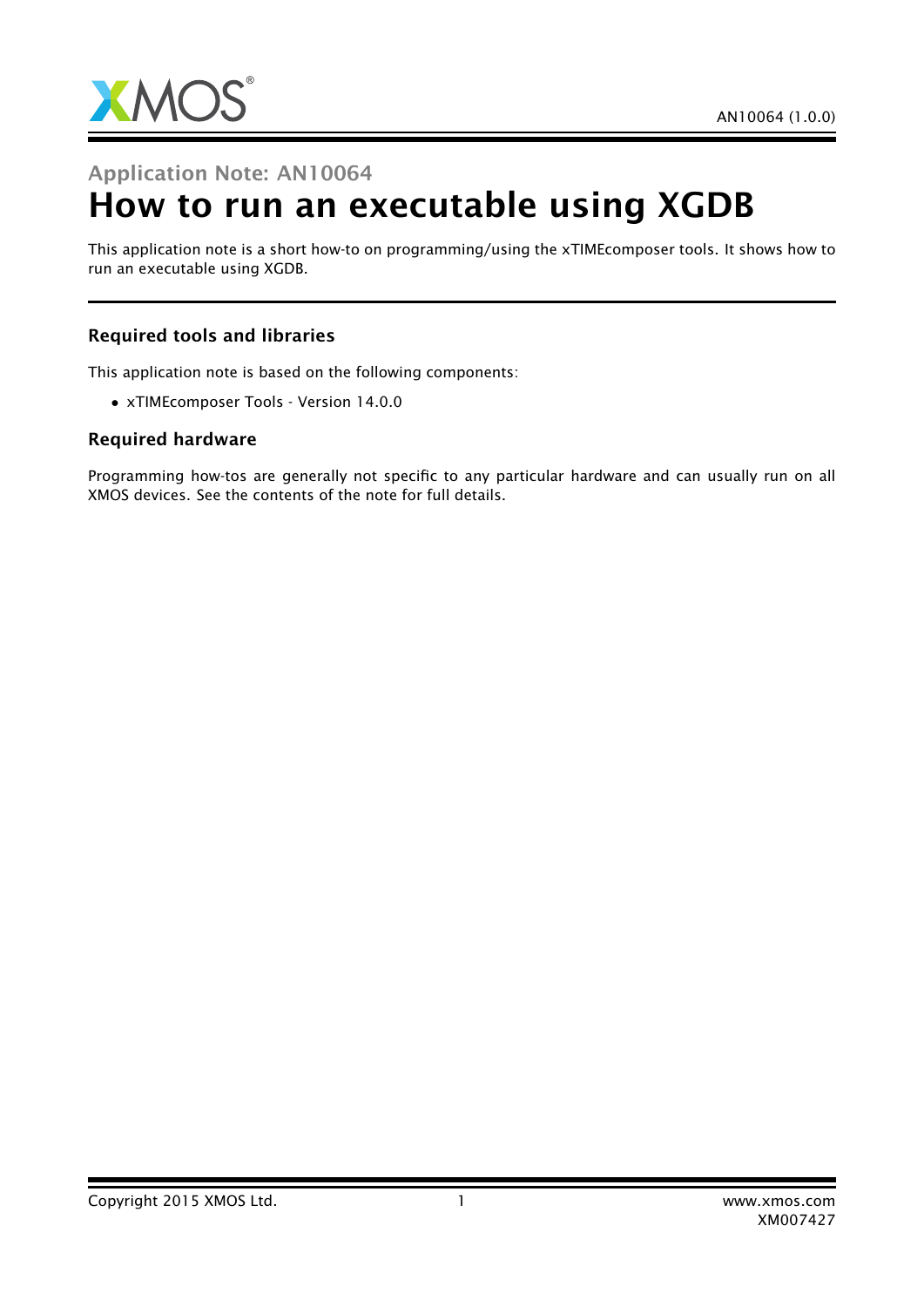

# 1 How to run an executable using XGDB

For example, compile the following *Hello world* code ensuring that debug is enabled (-g):

```
#include <print.h>
int main() {
  printstr("Hello World!\n");
  return 0;
}
```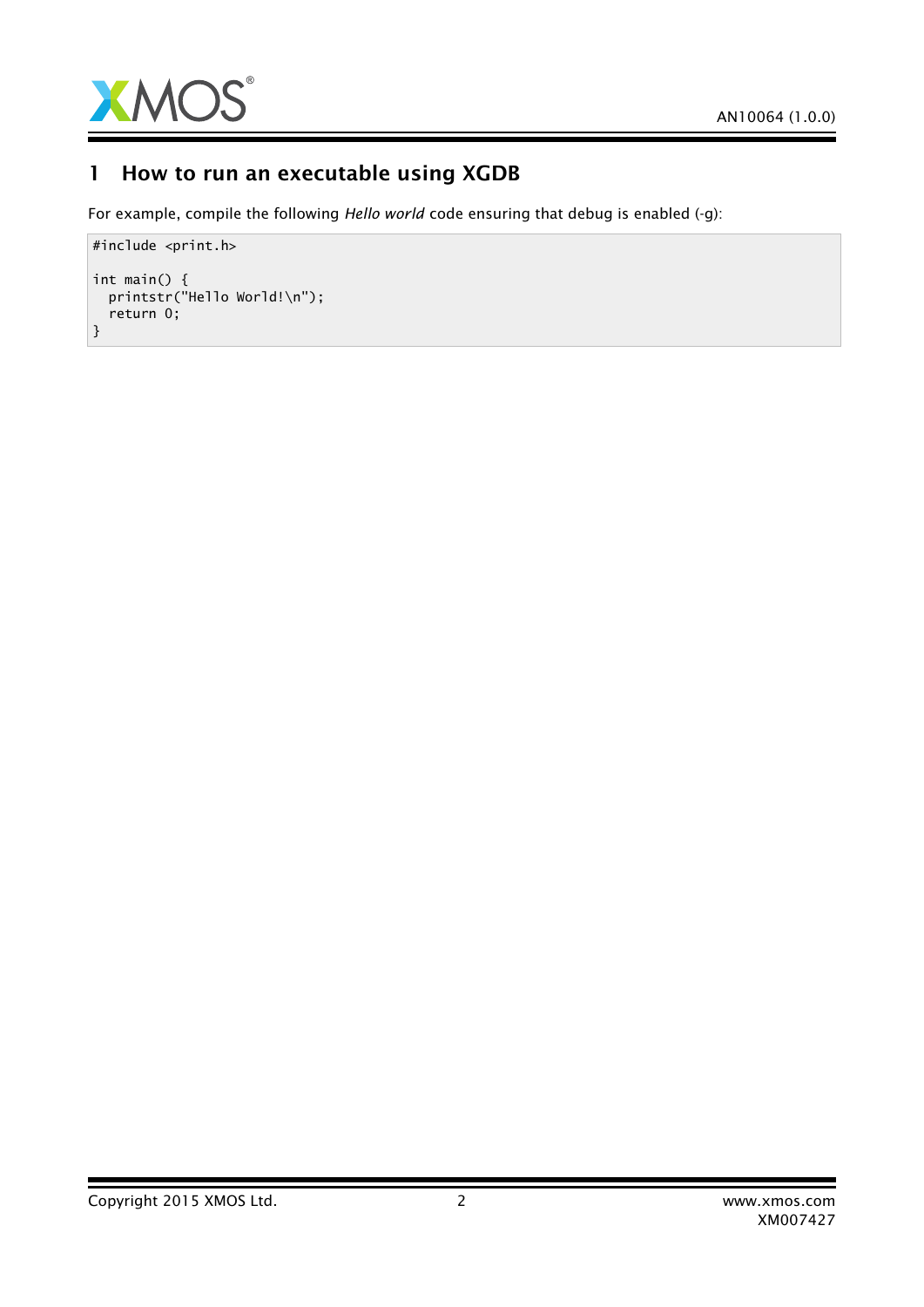

## 2 To run using XGDB from xTIMEcomposer Studio

Create a new debug configuration via *Run->Debug Configurations->xCORE Applications*. You must then choose the target, for example, either one of the currently connected development boards or the simulator. Clicking on *Debug* will start XGDB, connect to the selected target and start executing the program.